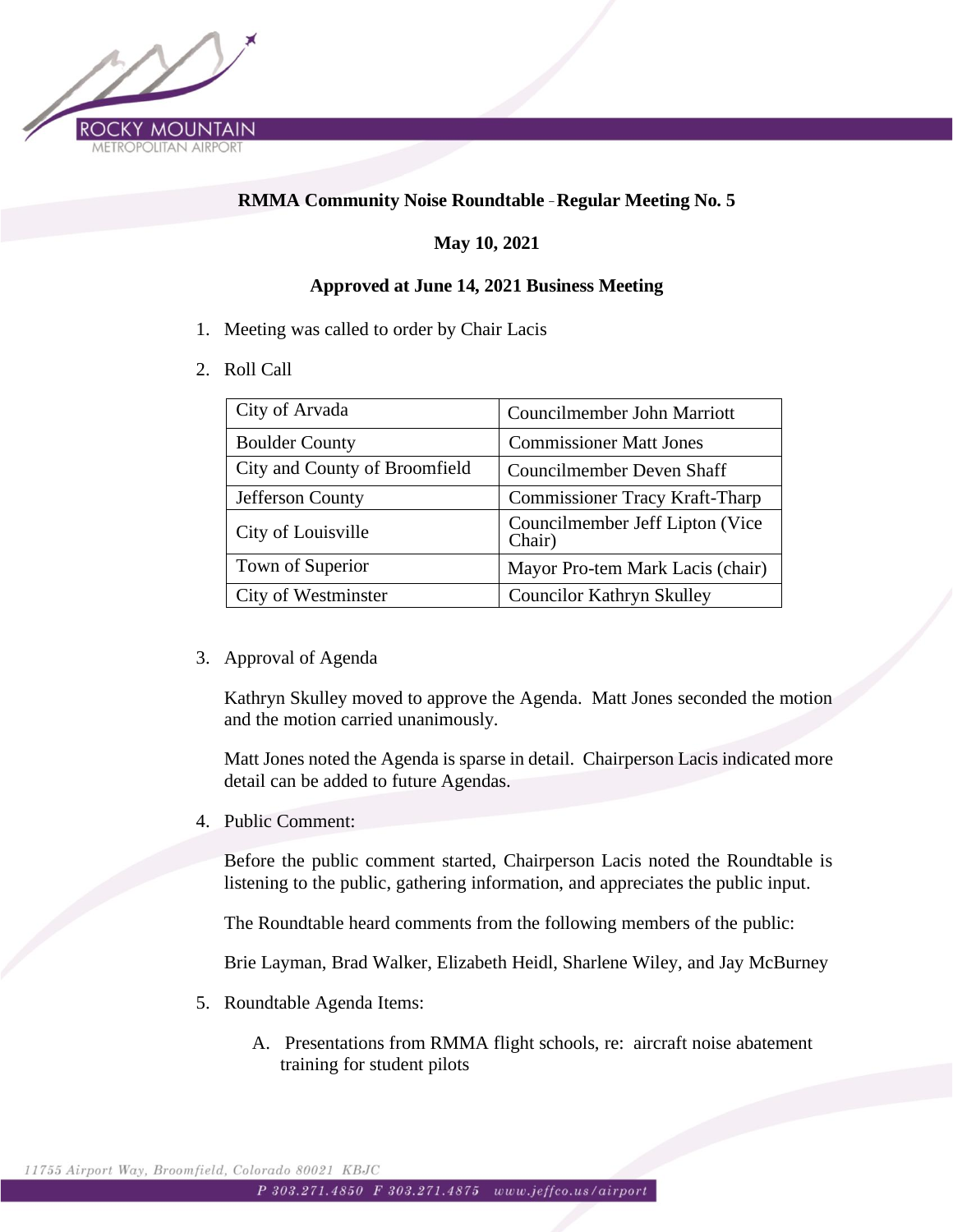

Chairperson Lacis gave a brief introduction on this item. He emphasized the importance of a collaborative open discussion today on noise abatement related to flight school aircraft operations.

Note: All four flight schools operating at RMMA were represented at the meeting, as follows:

> ATP Flight Schools McAir Aviation Rocky Mountain Flight School Western Air Flight Academy

Chairperson Lacis asked Emily Tranter and Dave Carbone, from Primacy Strategy Group (PSG), to facilitate the discussion on this item. Paul Anslow, Airport Director, provided some brief remarks about the flight schools. The flight school representatives introduced themselves and commented on their noise abatement efforts.

Vice-Chairperson Lipton thanked the flight school representatives for their attendance at the meeting. He emphasized the Roundtable wants to partner with the flight schools to achieve a win-win regarding aircraft noise abatement. He asked about the opportunities and constraints of the flight schools. The flight school representatives noted the following: the flight schools and their aircraft operations are controlled by the FAA; the noise abatement procedures at RMMA are voluntary; safety always comes first; the flight schools have no control over transient aircraft.

Kathryn Skulley asked about the growth in flight school operations over the past year. The flight school representatives noted their operations are growing primarily due to the demand for more commercial pilots.

Chairperson Lacis asked if the flight schools could modify their planes to make less noise. The flight school representatives noted they cannot change/modify new planes. They also noted the engine horsepower is the same in both the older planes and newer planes.

Tracy Kraft-Tharp asked why newer planes are not quieter than older planes. The flight school representatives noted that both older and newer aircraft are subject to FAA certification and the manufacturer's specifications and design parameters.

Tracy Kraft-Tharp and Vice-Chairperson Lipton commented on the route between RMMA and the northern training area, voluntary procedures, and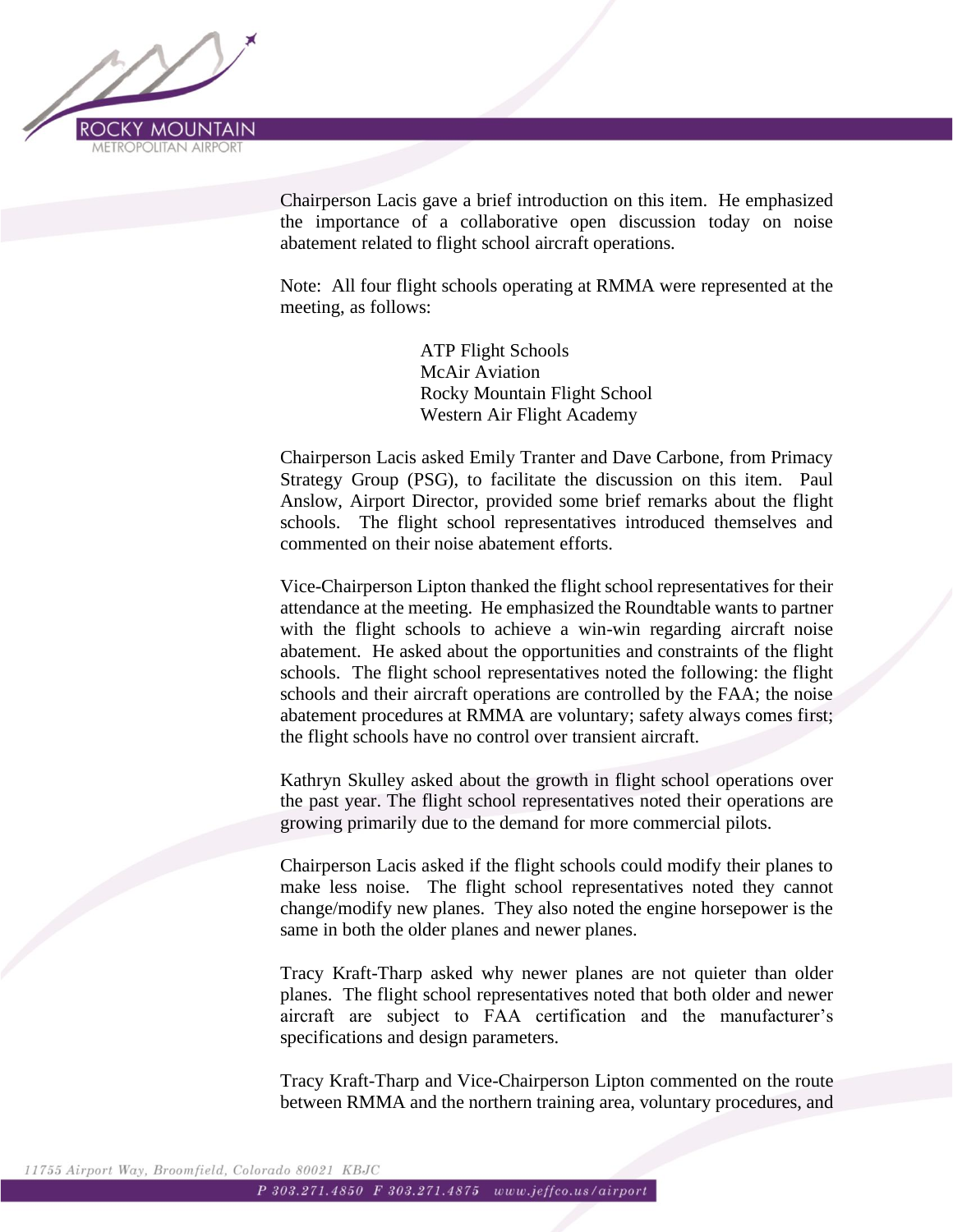

sharing the Louisville "heat map" of aircraft flight tracks with the flight schools.

Kathryn Skulley asked about restricting late night and early morning training flights. The flight school representatives noted they operate a consumer demand based business and that the airport is open 24/7 with no limits.

Chairperson Lacis asked about the potential for variations in the aircraft touch n go patterns to dilute the noise impacts. Paul Anslow noted standardization in flight procedures is paramount; variation of the flight patterns is almost impossible. He further noted there could be potential changes to the route to the northern training area; potential changes must be presented to the FAA for approval; the Airport is willing to work with the Roundtable to find a solution. John Marriott asked if other flight schools at other airports are aware of RMMA noise abatement procedures. Paul Anslow noted there is a regional approach to address aircraft noise issues with other airport via quarterly meetings.

Chairperson Lacis asked about the potential for landing fees at RMMA what would be the impact on flight schools and would landing fees be a potential aircraft noise reduction solution. The flight school representatives noted landing fees are not a feasible, realistic option; the fees would just be passed through to the student pilots; landing fees are common at commercial service airports and would not alleviate traffic pattern work at RMMA.

Devin Shaff asked where would flight schools move to. The flight school representatives noted they have major economic investments in property and facilities at RMMA and therefore, would not likely move. However, if a flight school did move, it would have to move to an FAR Part 141 (FAA certified) location.

Chairperson Lacis asked if the touch n go patterns could be spread out to be less impactful to the nearby communities. The flight school representatives explained the touch n go activity is subject to FAA air traffic control guidelines and variables, such as the amount of air traffic in the pattern, weather conditions, etc.

Chairperson Lacis also asked what could be done about the exponential growth of flight school activity. Paul Anslow explained the long term solution is new new technology, such as electric aircraft; a short term solution is revised air traffic routes approved by the FAA, with input from the Roundtable. He stressed there is no short term, easy solution.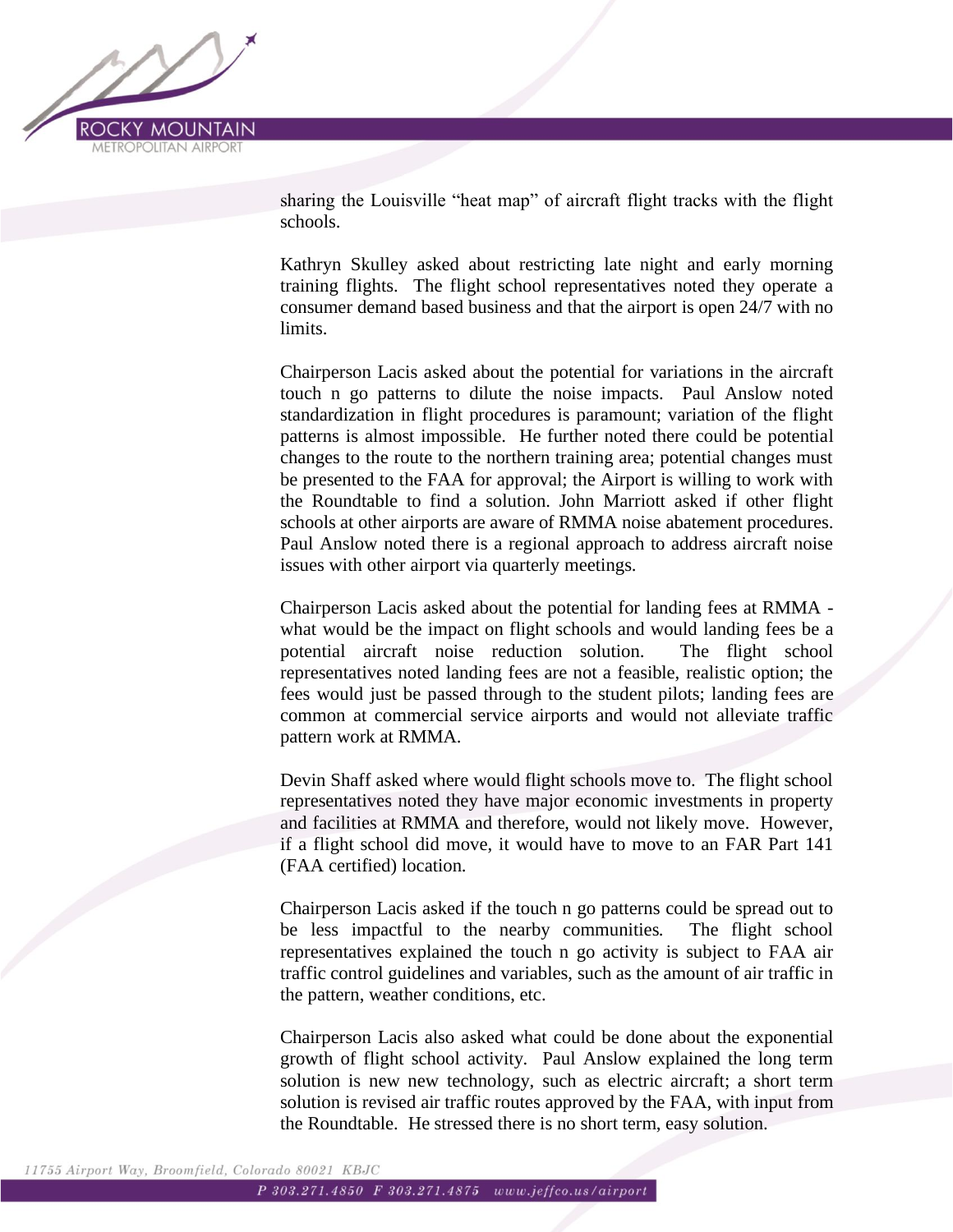

Chairperson Lacis thanked the flight school representatives for their attendance and participation at this meeting. Paul Anslow noted the FAA Regional Coordinator will work with the Roundtable to address proposed air traffic route changes.

Kathryn Skulley emphasized the Roundtable wants to work with the flight schools to achieve a better quality of life for noise impacted citizens and communities, support the airport, and work faster to find solutions.

Tracy Kraft-Tharp noted she wants to explore what other Roundtables are doing, such as lessons learned and success stories. She thanked the flight school representatives for a good conversation.

Matt Jones expressed his appreciation for the flight schools participation in this meeting. He noted aircraft noise needs to be balanced and there is a need to curb the volume of flight activity.

Chairperson Lacis thanked the flight school representatives and Paul Anslow for their participation at this meeting. He noted the Roundtable wants to continue to work with the flight schools and the Airport and to continue this discussion.

B. Briefing on the details of initiating an FAR Part 150 Noise Study – John Bauer, FAA Airports District Office, Denver

John Bauer, FAA Airports District Office (ADO) Denver gave a briefing on this item. He noted an FAR Part 150 Noise Study process could take several years to complete and could cost between \$1-2 million. He explained the study must be included in the Airport's Capital Improvement Program (CIP) to be eligible for FAA funding support. He noted, however, there are are several other projects in the current RMMA CIP pipeline that are awaiting FAA funding.

Chairperson Lacis asked what would be the benefit of conducting an FAR Part 150 Noise Study. John Bauer explained the focus of the study would be on aircraft noise in the environs of RMMA and an update of the Airport's Noise Exposure Map (NEM) that was developed in the most recent Airport Master Plan (2011). He further noted the FAA would help fund noise mitigation for incompatible land uses, based on the configuration and location of the 65 dB DNL aircraft noise contour beyond the Airport property boundary, as shown on the updated NEM. (*Note:* The decision to conduct an FAR Part 150 process is voluntary on the part of the Airport sponsor. The final product is not an FAA document but the FAA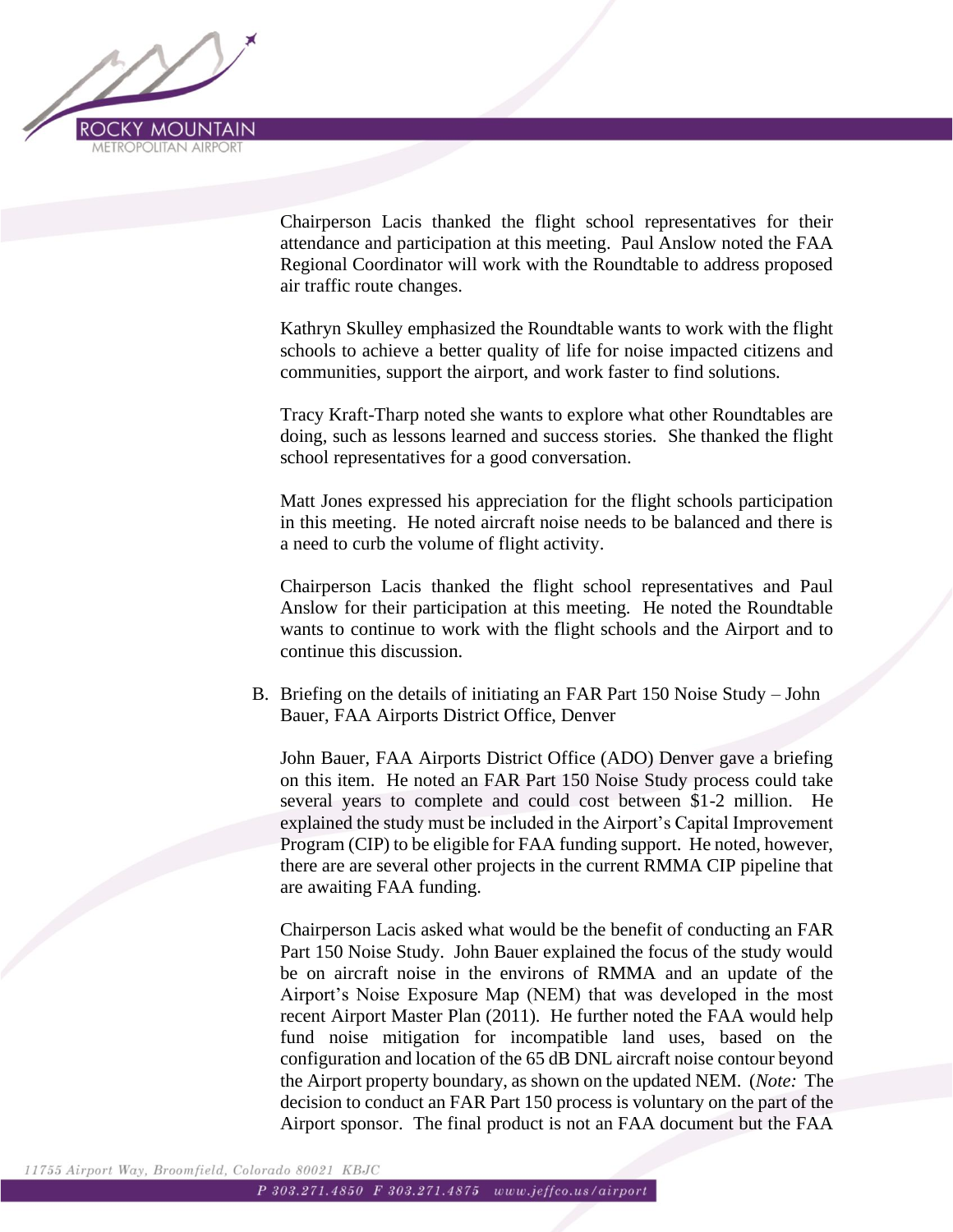

issues approval of the recommend aircraft noise mitigation measures identified in the Study. The approved noise mitigation measures are eligible for FAA funding support (source: FAA website)).

John Bauer also explained the NEM is prepared using noise modeling and would include all air traffic at the Airport. Potential noise mitigation options would not be available if the 65 dB DNL aircraft noise contour shown on the NEM did not extend into incompatible land uses beyond the Airport property line. He further explained the Airport would have to keep the FAR Part 150 and NEM up to date after it was formally adopted.

Tracy Kraft-Thorp mentioned the Study results could undermine public response.

Chairperson Lacis noted actual data is needed to determine the noise levels in affected neighborhoods and communities. john Bauer explained the difference between the single event noise level (SEL), a measurement of an actual noise event (i.e., an aircraft flyover) and the day-night noise level (DNL), which is an average of single event noise levels over a 24 hour period. The DNL is the metric the FAA uses to illustrate the aircraft noise contours on the NEM.

Matt Jones commented that the Airport Advisory Board (AAB) is not balanced with aircraft noise concerns; bigger is not always better. He asked that the next Roundtable meeting agenda include a discussion. Of the Roundtable's role with the AAB. He suggested the Roundtable needs to sync up with the AAB.

Vice-Chairperson Lipton asked if there is a local funding match required to fund the FAR Part 150 Study. John Bauer explained the funding structure and FAA grant assurances. Chairperson Lacis and Matt Jones also commented on the FAR Part 150 funding details.

Deven Shaff asked about the Study timeline and the responsible parties. John Bauer expand the FAA would discuss the details of the process with Jefferson County, as the owner/operator of RMMA. He mentioned a requested FAR Part 150 Study could potentially begin in 5-6 years, based on available federal funding.

John Bauer also mentioned the RMMA Master Plan. He noted the Master Plan includes a noise contour map that illustrates the configuration of the 65 dB DNL aircraft noise contour. Tracy Kraft-Tharp also commented on the Master Plan.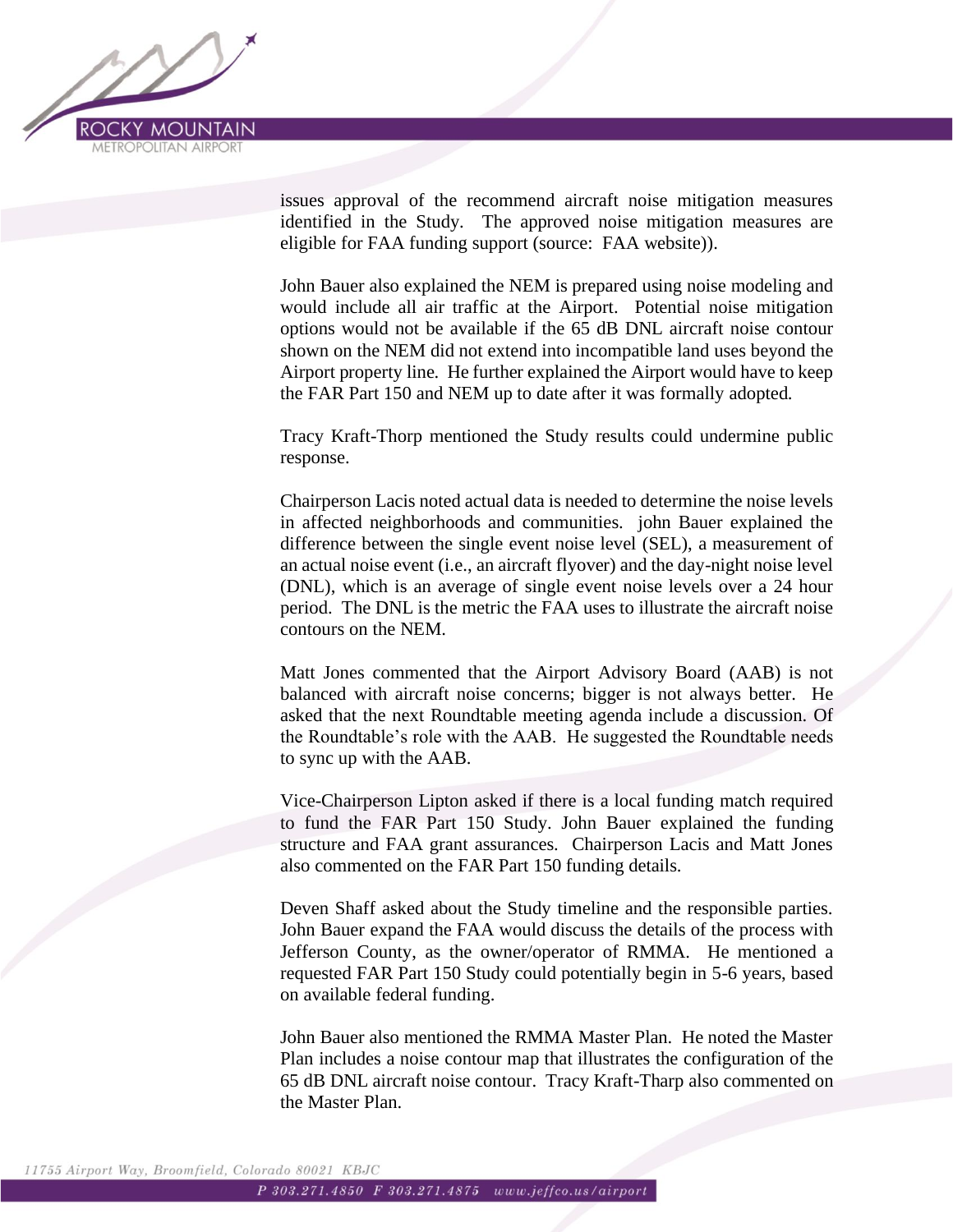

Chairperson Lacis asked about the recommendations in the 2019 Superior/Louisville RMMA Noise Mitigation Study, prepared by ABCx2 consultants v. noise mitigation recommendations in a potential FAR Part 150 Study for RMMA. John Bauer explained the FAA is data driven and any potential FAA support of noise mitigation recommendations must be based in the underlying data.

C. Review of final recommendations from the 2019 Superior/Louisville RMMA Noise Mitigation Study

Chairperson Lacis tabled this item to the June 12, 2021 RMMA Community Noise Roundtable Regular Meeting.

6. Board Updates:

Paul Anslow mentioned the AAB will meet at 5:00 PM on Wednesday, May 12, 2021 to hear a consultant presentation on the Airport's Strategic Business Plan development process.

Matt Jones asked that the Roundtable hear a consultant presentation on the Airport's Strategic Business Plan at a future meeting. Paul Anslow could provide a report at the June meeting.

There were no other Committee or Board Member reports.

7. Future Agenda Items

Chairperson Lacis noted the following items should be scheduled for the June 14, 2021 Roundtable meeting:

- Review of final recommendations from the 2019 Superior/Louisville RMMA Noise Mitigation Study
- Discussion of the FAR Part 150 Noise Study and whether to make any formal recommendations to Jefferson County/RMMA to pursue an FAR Part 150 Noise Study

He mentioned these two items would probably take up most of the June 14, 2021 Meeting Agenda.

Tracy Kraft-Tharp asked about the activities of other Roundtables. Chairperson Lacis indicated the list of future agenda items should include information about the activities of other Roundtables and a background report on landing fees.